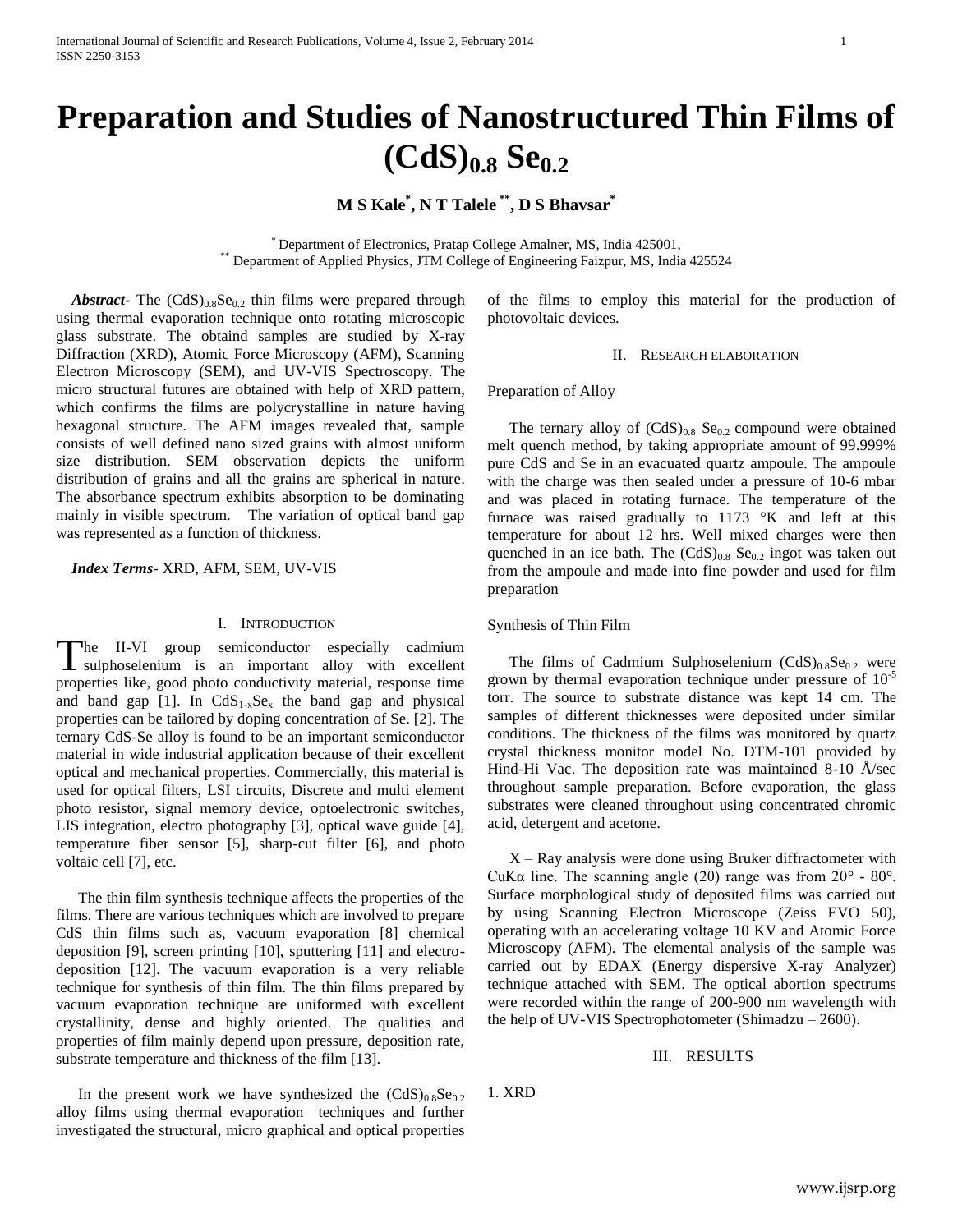Figure 1 shows the XRD pattern of  $(CdS)_{0.8}Se_{0.2}$  thin film having thickness of 3000Å.



Figure 1 XRD Pattern of  $(CdS)_{0.8}Se_{0.2}$  Thin Film

The 2θ peaks observed at 24.8 and 27.8 exhibit the formation of the hexagonal phase of (CdS)0.8Se0.2 which correspond to the (100), (101) planes of reflections. The presence of multiple peaks indicates that the films are polycrystalline in nature. The strong and sharp diffraction peaks show the formation of well crystalline sample. The intensity of the peaks depends on crystalline quality. The average grain size is found to be 251.6 Å by Debye - Scherrer formula,

$$
d = \frac{0.94 \lambda}{\beta \cos \theta}
$$

Where  $\lambda$  is the wavelength of X-Ray source,  $\theta$  is the diffraction angle, β is Full Width Half Maxima. The value of the lattice parameters obtained from the analysis of x-ray diffraction pattern is a = 4.15 Å,  $c = 6.76$  and unit cell volume was estimated as 101.08 Å.

### 2. AFM

The surface topology and roughness was studied with the help of AFM. Figure 2 shows 3D image of sample surface with  $100 \mu m^2$  areas.



Figure 2 AFM of  $(CdS)_{0.8}Se_{0.2}$  Thin Film

The image shows well defined particle somewhat elongated morphology. It should be noted that both height and diameter of islands are of the order of same size. The root mean square value of the surface roughness of the films from different area of the film was calculated. It was observed that the surface roughness

of the film is 16nm. This observation infers that the film surface is smooth.

3. SEM:

The SEM micrograph of  $(CdS)_{0.8}Se_{0.2}$  Thin Film is shown in figure 3.



Figure 3 SEM image of  $(CdS)_{0.8}Se_{0.2}$  Thin Film

SEM images of  $(CdS)_{0.8}Se_{0.2}$  Thin Film on the glass substrates reveals the uniform distribution of spherical grains over total coverage of the surface of the substrate. The surface showing uniform and smooth spherical grains without any defects like cracks and pinholes. The average microcrystalline size was found to be within the range of 170-221 nm. On the other hand crystalline dimension of the same sample as determined by using XRD analysis is 251nm.

#### 4. EDAX:

The elemental composition of  $(CdS)_{0.8}Se_{0.2}$  Thin Film was determined by using Energy Dispersive Analysis by X rays, attached with SEM, is shown in figure 4.



Figure 4 EDAX Pattern of  $(CdS)_{0.8}Se_{0.2}$  Thin Film

The average atomic percentage of Cd, S and Se was found to be (44.49) : (46.83): (8.68) respectively. The presence of other peaks in spectrum is may probably result from glass used as substrate.

5. UV-VIS: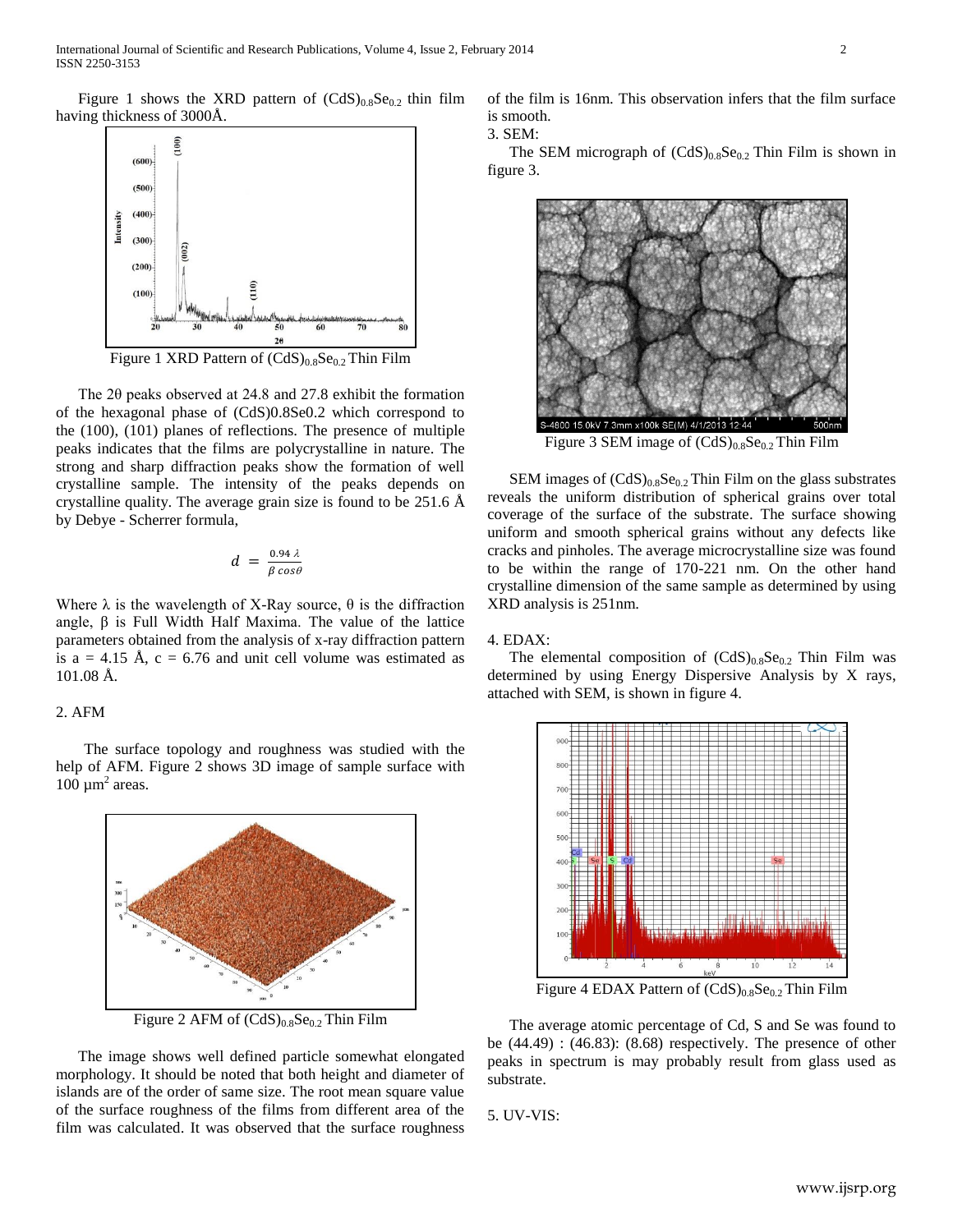The optical band gap of the films was estimated with the help of absorbance and transmission spectra recorded in 200-900 nm wavelength range by employing a Shimadzu 2600 UV-VIS Spectrophotometer.



Figure 5 Absorbance Spectra of  $(CdS)_{0.8}Se_{0.2}$  Thin Film



Figure 6 Transmittance Spectra of  $(CdS)_{0.8}Se_{0.2}$  Thin Film



Figure 7 Plot of Energy Band Gap of  $(CdS)_{0.8}Se_{0.2}$  Thin Film

It is observed that the absorbance of the  $(CdS)_{0.8}Se_{0.2}$  films enhance continually from the near IR towards the visible region. The highest absorbance is found at wavelength near 300 nm. It is observed that as deposited  $(CdS)_{0.8}Se_{0.2}$  thin films have lower transmittance in the UV visible region and moderate to higher transmittance in the IR region as shown in Figure 6. This higher transmittance of  $(CdS)_{0.8}Se_{0.2}$  films makes it suitable as a window material for fabrication of PV devices. The band gap energy (Eg) of  $(CdS)_{0.8}Se_{0.2}$  thin films were obtained from absorbance spectra for the corresponding wavelength graphs as shown in figure 7. The estimated value of the band gap energy is  $2.0 - 2.2$  eV.

#### IV. CONCLUSION

The XRD study illustrates the formation of polycrystalline  $(CdS)_{0.8}Se_{0.2}$  thin film having hexagonal structure. The AFM images reveals that, sample consists of well defined nano sized elongated grains with almost uniform size distribution while SEM reveals that films were uniformly deposited over the substrate and particles were found to be spherical in shape. The presence of elemental constituents was confirmed with the help of EDAX spectrum. The optical band gap of the sample varies from 2.0 to 2.2 eV which can be used for efficient photo voltaic devices.

#### V. Acknowledgement:

One of the authors Dr. D. S. Bhavsar thanks to the University Grants Commission, New Delhi for the financial support for Major Research Scheme ( letter no. 39-554/2010 (SR) dated 10/01/2011).

#### **REFERENCES**

- [1] Anlian Pan, Ruibin Liu, Feifei Wang, Sishen Xie, Bingsuo Zou, Margit Zacharias, Zhong Lin Wang, J. Phys. Chem. B, **110**, 22313(2006).
- [2] Laila. I. Soliman, Alaa M. Ibrahim, FIZIKA A, **6(4)**, 181 (1997).
- [3] K.R.Murali, S.Muthukumaran, The Electrochemical Society, Inc., Abs. 99, 204th Meeting, (2003).
- [4] G. I. Stegeman, C. T. Seaton, J.Appl.Phys., **58**, R57, (1985).
- [5] Claudia Sifuentes, Andrey A. Lipovskii, Yuri O. Barmenkov, Andrei N. Starodumov, Valery N. Filippov, Opt. Eng., **39 (8)**, 2182 (2000).
- [6] N. F. Borrelli, D. W. Hall, H. J. Holland, D. W. Smith, J. Appl. Phys., **61**, 5399 (1987).
- [7] Zaidunn T. Mohammed Noori, Baghdad Science Journal, **8(1)**, 155 (2011).
- [8] S. A. Mahmoud, A. A. Ibrahim, and A. S. Riad, Thin Solid Films **372**, 144  $(2000)$ .
- [9] S. Bhushan, S. Agrawal, A. Oudhia, Chalcogenide Letters, **7(3)**, 165 (2010)
- [10] Seiji Ikegami, S. Ikegami, Solar Cells, **23**, 89 (1988).
- [11] J. Pouzet, J.C. Bernede, A. Khellil, H. Essaidi, S. Benhida, Thin Solid Films, **208**(2, 28), 252 (1992).
- [12] G. Sasikala, R. Dhanasekaran, C. Subramanian, Thin Solid Films, **302(1– 2)**, 71(1997).
- [13] M. Tomakin, M. Altunbaş, E. Bacaksiz, S. Celik, Thin Solid Films, **520**, 2532 (2012).

#### AUTHORS

**First Author** – M. S. Kale, M.Sc., Pratap College Amalner, [milindkale616@yahoo.com](mailto:milindkale616@yahoo.com)

**Second Author** – N. T. Talele, M.Sc., JTM College of Engineering Faizpur, [narayantalele@rediffmail.com](mailto:narayantalele@rediffmail.com)

**Third Author** – D. S. Bhavsar, Ph. D., Pratap College Amalner, [deelip\\_bhavsar4@yahoo.com](https://in-mg61.mail.yahoo.com/compose?to=deelip_bhavsar4@yahoo.com).

#### **Correspondence Author** – M. S. Kale,

[milindkale616@yahoo.com,](mailto:milindkale616@yahoo.com) [deelip\\_bhavsar4@yahoo.com,](https://in-mg61.mail.yahoo.com/compose?to=deelip_bhavsar4@yahoo.com) Contact number- 9975343123.